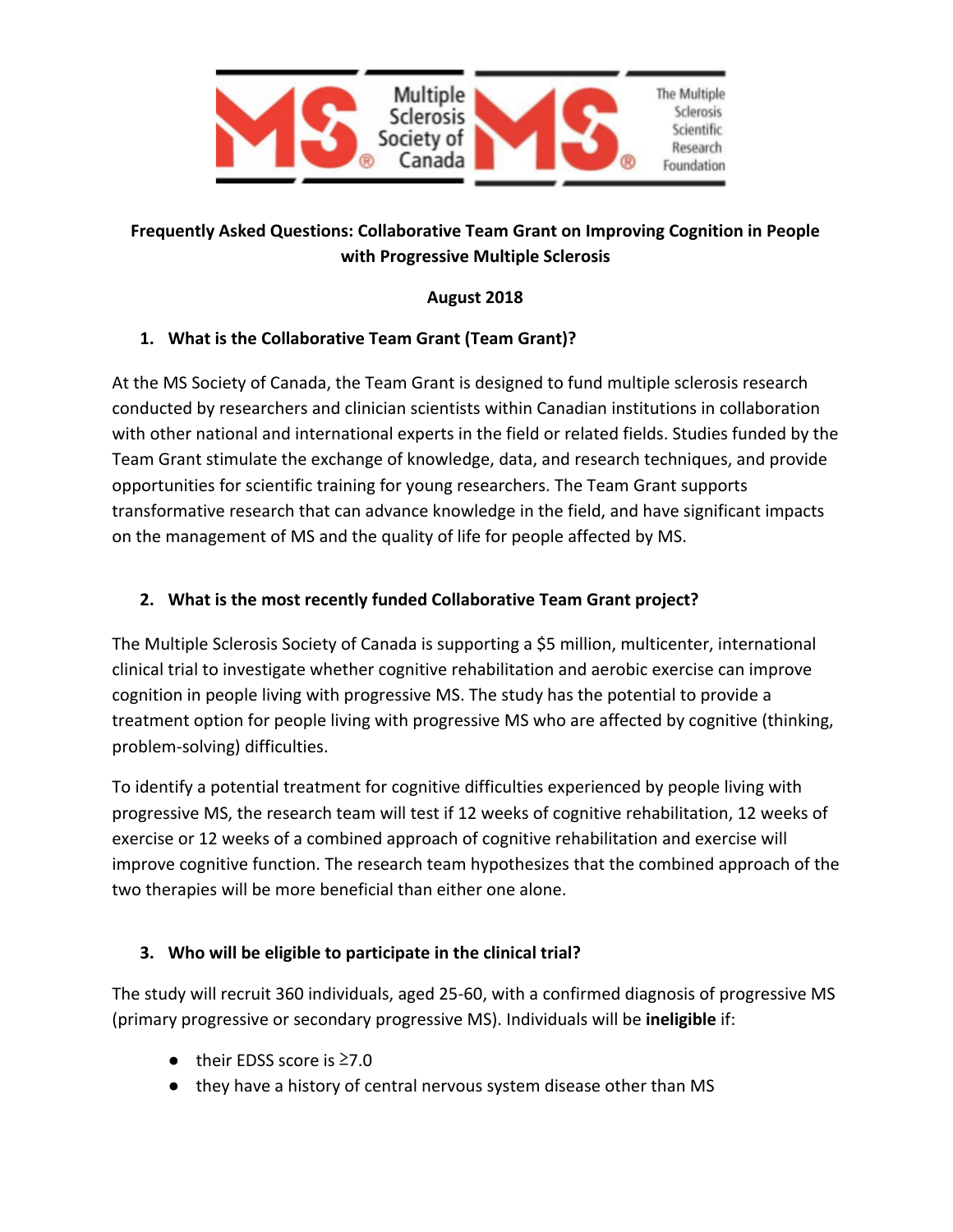- have used steroids in the past three (3) months
- participate in regular aerobic training
- have severe mental illness

Interested participants must also be able to travel to the sites where the interventions will be administered.

This is not the complete list of inclusion criteria. For more information please visit the research portal (to be updated once recruitment begins).

# **4. Which sites are recruiting participants?**

The researchers and the sites recruiting participants are listed below:

- Dr. Anthony Feinstein (Principal Investigator), Dr. Jiwon Oh: Sunnybrook Research Institute, Toronto, Canada
- Dr. Peter Feys: University of Hasselt, Hasselt, Belgium
- Dr. Ulrik Dalgas: Aarhus University, Aarhus, Denmark
- Dr. Jennifer Freeman: Plymouth University, Plymouth, UK
- Dr. Giampaolo Brichetto: Italian Multiple Sclerosis Foundation, Genoa, Italy
- Dr. John DeLuca, Dr. Nancy Chiaravalloti: Kessler Foundation, East Hanover, USA
- Dr. Mara Rocca, Dr. Massimo Filippi: Ospedale San Raffaele, Milan, Italy
- Dr. Matilde Inglese: University of Genoa, Genoa, Italy
- Dr. Maria Pia Amato: Don Gnocchi Institute (University of Florence), Florence, Italy
- Dr. Jeremy Chataway: University College London, London, UK
- Dr. Rob Motl, Dr. Brian Sandroff: University of Alabama at Birmingham, Birmingham, USA

# **5. How many participants will be accepted at each site?**

Each site will be recruiting between 30-40 participants.

# **6. Within Canada, can people from outside of the province of Ontario participate in the clinical trial?**

No, participants must attend therapy sessions that will take place twice a week for 3-4 hours over a 12-week period. Participants must be able to travel regularly to the site, located in Sunnybrook Research Institute therefore recruitment will not occur outside of Ontario. There are additional sites internationally that people can apply to but again, participants must live close to the sites where testing will take place in order to travel regularly to these locations. The Sunnybrook site will organize your travel to and from the hospital and cover all the travels costs.

# **7. Can I participate in the clinical trial?**